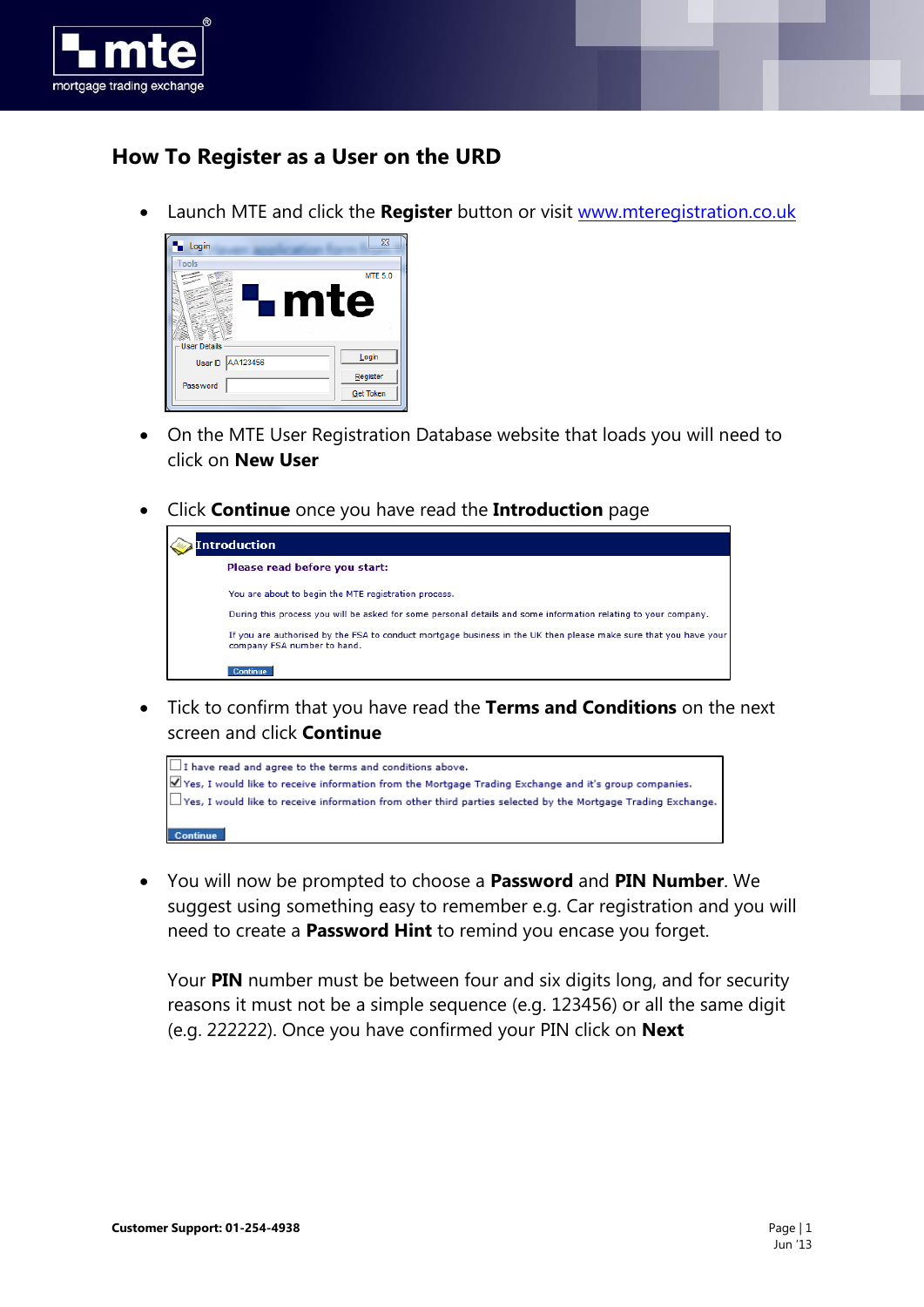

• Please enter your **Personal Details** and click on **Next**

| Please enter your personal details:                                                                                                                                                   |                                                                                          |
|---------------------------------------------------------------------------------------------------------------------------------------------------------------------------------------|------------------------------------------------------------------------------------------|
| Title <sup>*</sup><br>If other, state:<br><b>Initials</b><br>Forename 1 *<br>Forename 2<br>Surname <sup>*</sup><br>Date of Birth * (dd/mm/yyyy)<br>Please enter your contact details: | ◡<br>Title is required<br>Forename is required<br>Surname is required<br>DOB is required |
| Telephone Number *<br><b>Fax Number</b><br>Mobile Number<br>Main F-mail Address *                                                                                                     | Telephone number is required<br>Email required                                           |
| <b>Alternative E-mail Address</b><br>< Previous<br>Next ><br>Cancel                                                                                                                   |                                                                                          |

 When prompted about **FSA** please select **No** followed by clicking **Next**

| User Registration - FSA Details                                                                                                                                                                                                                                                                                                                               |
|---------------------------------------------------------------------------------------------------------------------------------------------------------------------------------------------------------------------------------------------------------------------------------------------------------------------------------------------------------------|
| Please indicate whether you are FSA Registered:                                                                                                                                                                                                                                                                                                               |
| The mortgage sales process in the UK is regulated by the Financial Services Authority<br>(FSA), who maintain a register of companies authorised to sell mortgage products.<br>Lenders will verify this registration before accepting business from you. Entering your<br>FSA registration number below (if you have one) will assist lenders in this process. |
| Are you registered with the FSA to conduct mortgage business in the UK?                                                                                                                                                                                                                                                                                       |
| Yes                                                                                                                                                                                                                                                                                                                                                           |
|                                                                                                                                                                                                                                                                                                                                                               |

<Previous Next> Cancel

 You will now need to complete the box next to **enter the company name (non-regulated):**

Click **Next**

|                                                                                                                                                                                                                                                                               | Request association with an existing company:                                                                                                                                                                                                                                    |  |
|-------------------------------------------------------------------------------------------------------------------------------------------------------------------------------------------------------------------------------------------------------------------------------|----------------------------------------------------------------------------------------------------------------------------------------------------------------------------------------------------------------------------------------------------------------------------------|--|
| You can associate yourself with an existing company by searching for the company below; either select<br>the first letter of the company name from the list below or search for the company by entering the<br>company name in the text box and clicking the 'Search' button. |                                                                                                                                                                                                                                                                                  |  |
| <u>A B C D E F G H I J K L M N O P Q R S T U V W X Y Z</u><br><b>Search</b>                                                                                                                                                                                                   |                                                                                                                                                                                                                                                                                  |  |
|                                                                                                                                                                                                                                                                               | OR Request registration of a new company:                                                                                                                                                                                                                                        |  |
|                                                                                                                                                                                                                                                                               |                                                                                                                                                                                                                                                                                  |  |
|                                                                                                                                                                                                                                                                               | If your company is not listed in the searches above then you can request the registration of a new<br>company by entering the FSA number or company name below and clicking the 'Request Company'<br>button. You will then be asked to enter or confirm the new company details. |  |
| Enter the company FSA<br>number here (if regulated):                                                                                                                                                                                                                          |                                                                                                                                                                                                                                                                                  |  |